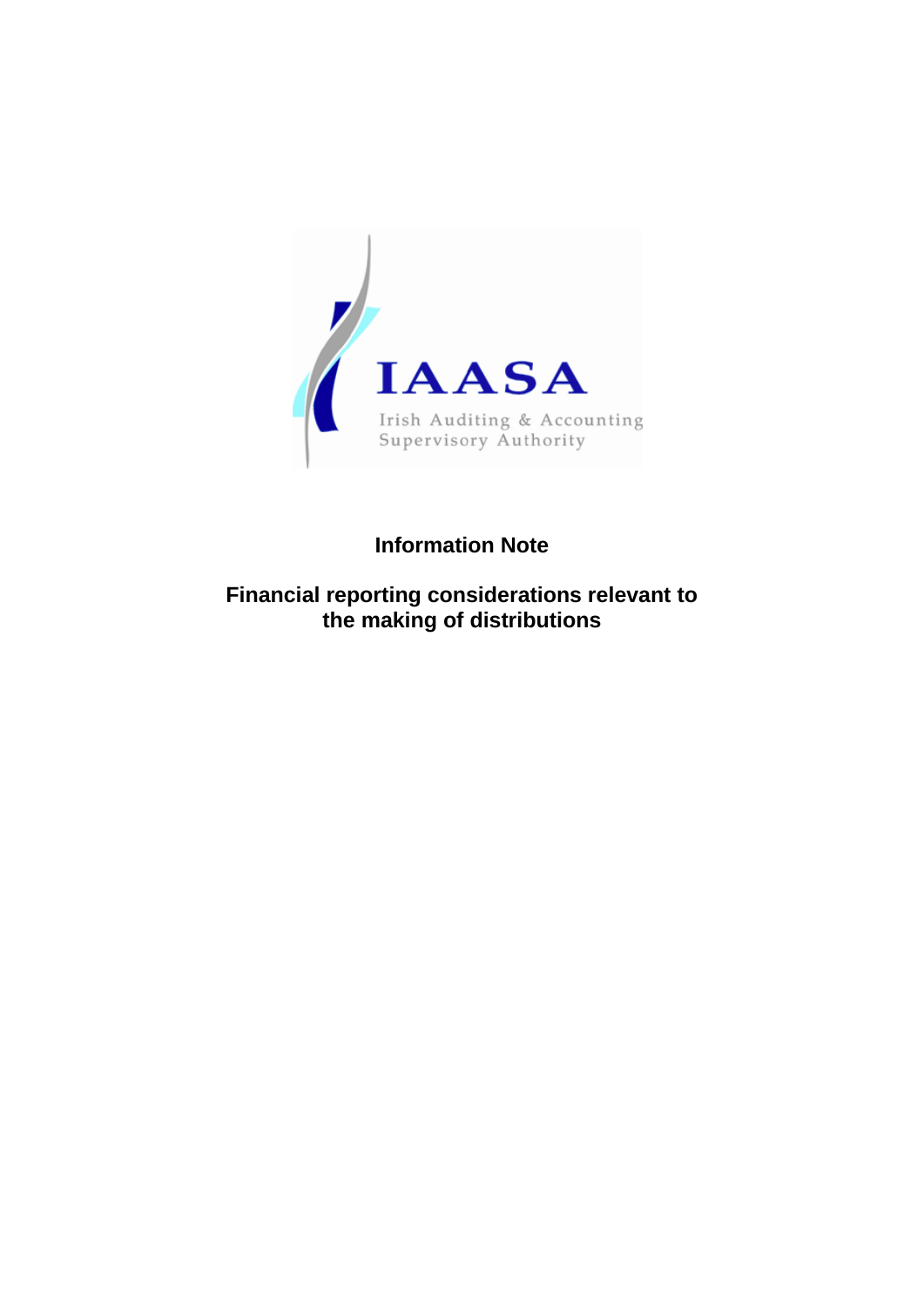### **Financial reporting considerations relevant to the making of distributions**

### **1. Context for, and purpose of, this Information Note**

Company law requires that before a company can make a distribution (such as, for example, paying a dividend) certain criteria, including criteria relating directly to financial reporting, must be satisfied.

During the course of its financial reporting review activity, the Irish Auditing & Accounting Supervisory Authority ("IAASA") has identified a number of instances in which certain financial reporting related criteria have not been met in advance of the making of distributions.

The purpose of this Information Note is, therefore, to draw to the attention of those companies coming within IAASA's financial reporting review remit the relevant legislative provisions applying in this area, thereby assisting them to ensure compliance with their obligations in advance of the making of distributions.

#### **2. Relevant legislative provisions<sup>1</sup>**

Section 49(1) of the Companies (Amendment) Act 1983 ('the 1983 Act') provides that the question of

- whether a distribution can be made without contravening sections 45 to 47 of the same Act ; and
- the amount of any distribution that may be so made,

shall be determined by reference to "*relevant accounts*".

A company"s *'relevant accounts*" are:

1

- (a) except in a case falling within (b) or (c) below, the last annual financial statements which were laid in respect of the last preceding financial year in respect of which financial statements so prepared were laid;
- <span id="page-1-0"></span>(b) if a distribution would be found to be a contravention if reference was made only to the last annual financial statements, such interim financial statements as are necessary to enable a reasonable judgement to be made as to any of the relevant items<sup>2</sup>;
- (c) if the distribution is proposed to be declared during the company"s first financial year or before any financial statements are laid in respect of that financial year, such initial accounts as are nece[s](#page-1-0)sary to enable a reasonable judgement to be made as to any of the relevant items<sup>2</sup>.

In the case of interim accounts prepared for a proposed distribution by a public limited company, section 49(5) provides that the following additional requirements apply:

- (i) the interim financial statements must have been properly prepared (as defined by section 49(9)) or have been so prepared subject only to matters which are not material for the purpo[s](#page-1-0)e of determining, by reference to the relevant items<sup>2</sup> as stated in those interim financial statements, whether the distribution would be a contravention; and
- (ii) a copy of the interim financial statements must have been delivered to the Registrar of Companies.

<sup>&</sup>lt;sup>1</sup> The text of section 49 of the Companies (Amendment) Act, 1983 (as amended and substituted by Regulation 9 and the Schedule to the European Communities (International Financial Reporting and Miscellaneous Amendments) Regulations 2005

<sup>(</sup>S. I. 116 of 2005)) is set out in the Appendix to this Information Note for ease of reference.<br><sup>2</sup> The '*relevant items*', as defined in section 49(9), include profits, losses, assets and liabilities, provisions of any ki capital and reserves.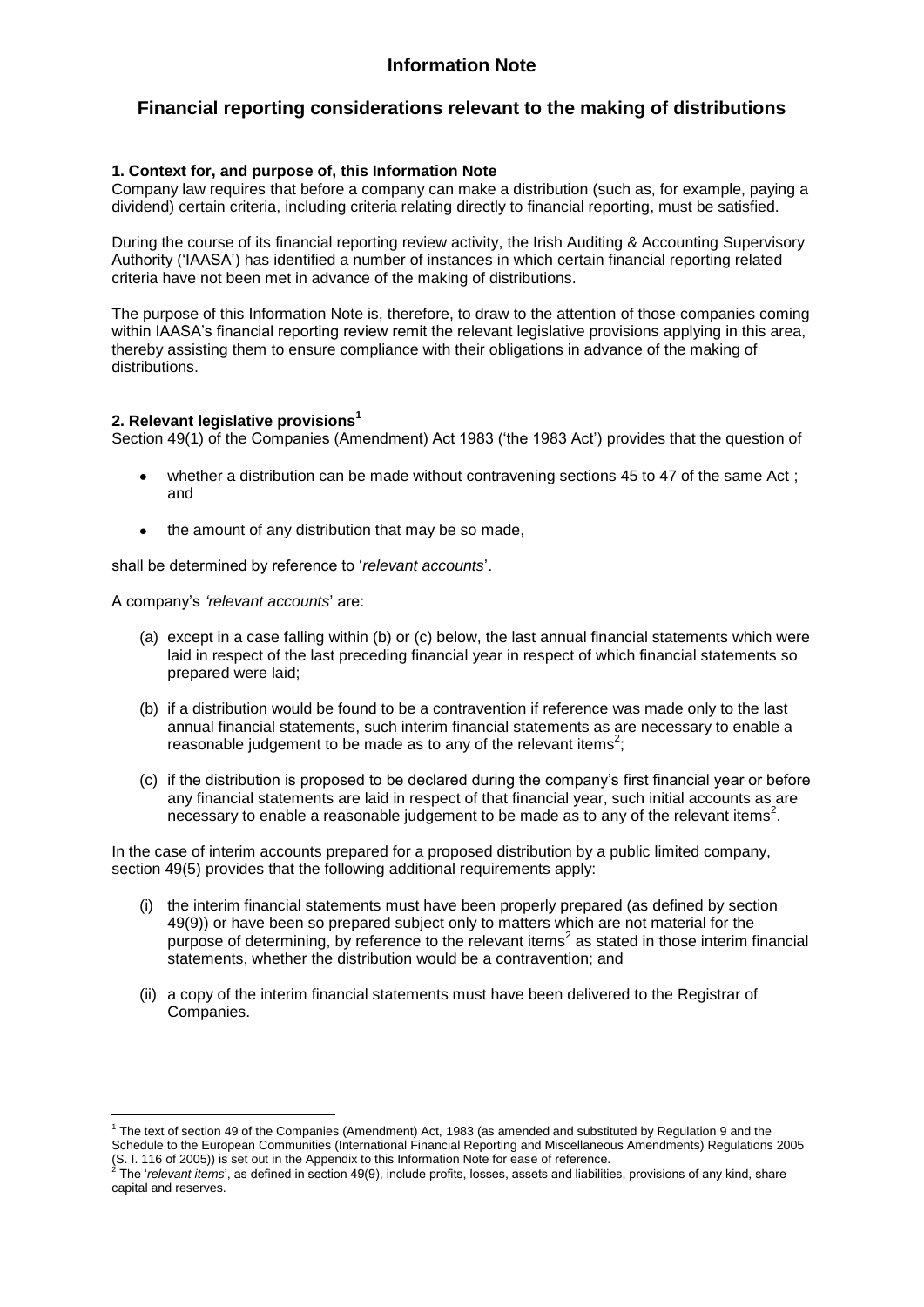## **Financial reporting considerations relevant to the making of distributions**

### **3. Remediating action taken on foot of IAASA's findings in this area**

Consequent upon correspondence between IAASA and the relevant companies" directors, the companies concerned have prepared and/or filed interim financial statements with the Registrar of Companies as required by the 1983 Act.

### **IRISH AUDITING & ACCOUNTING SUPERVISORY AUTHORITY 14 JUNE, 2011**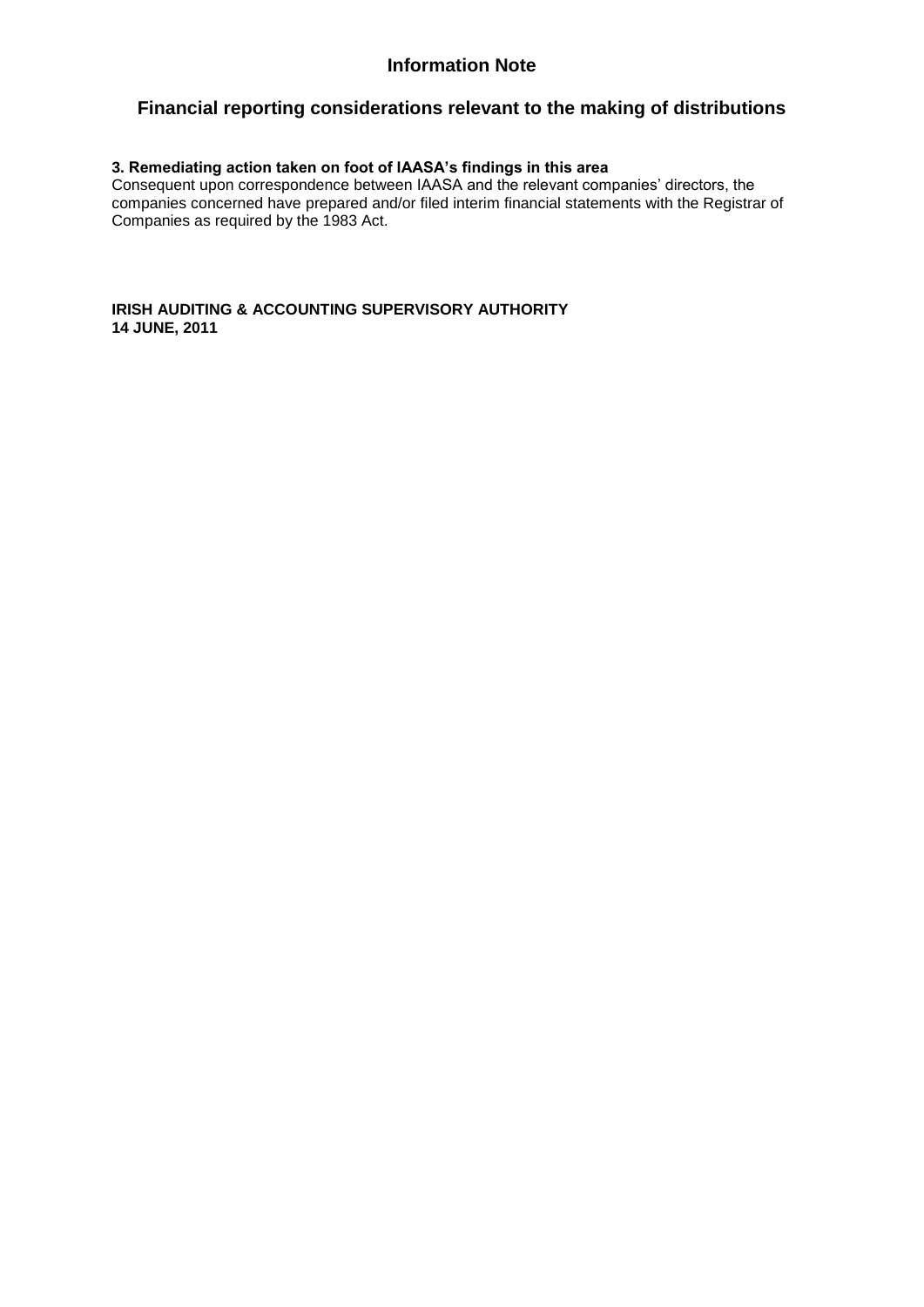#### **Text of section 49 of the Companies (Amendment) Act, 1983 (as amended and substituted by Regulation 9 and the Schedule to the European Communities (International Financial Reporting and Miscellaneous Amendments) Regulations 2005 (S. I. 116 of 2005))**

- **49** (1) Subject to the following provisions of this section, the question whether a distribution may be made by a company without contravening section 45 , 46 or 47 (the relevant section) and the amount of any distribution which may be so made shall be determined by reference to the relevant items as stated in the relevant accounts, and the relevant section shall be treated as contravened in the case of a distribution unless the requirements of this section about those accounts are complied with in the case of that distribution.
	- (2) The relevant accounts for any company in the case of any particular distribution are
		- (a) except in a case falling within paragraph (b) or (c), the last annual accounts that is to say, the accounts prepared in accordance with the requirements of the Principal Act (and, where applicable, in accordance with the requirements of Article 4 of the IAS Regulation) which were laid in respect of the last preceding financial year in respect of which accounts so prepared were laid;
		- (b) if that distribution would be found to contravene the relevant section if reference were made only to the last annual accounts, such accounts (interim accounts) as are necessary to enable a reasonable judgment to be made as to the amounts of any of the relevant items;
		- (c) if that distribution is proposed to be declared during the company's first financial year or before any accounts are laid in respect of that financial year, such accounts (initial accounts) as are necessary as aforesaid.
	- (3) The following requirements apply where the last annual accounts of a company constitute the only relevant accounts in the case of any distribution, that is to say –
		- (a) those accounts must have been properly prepared or have been so prepared subject only to matters which are not material for the purpose of determining, by reference to the relevant items as stated in those accounts, whether that distribution would be in contravention of the relevant section;
		- (b) the auditors of the company must have made a report under section 163 of the Principal Act in respect of those accounts;
		- (c) if, by virtue of anything referred to in that report, the report is not an unqualified report, the auditors must also have stated in writing (either at the time the report was made or subsequently) whether, in their opinion, that thing is material for the purpose of determining, by reference to the relevant items as stated in those accounts, whether that distribution would be in contravention of the relevant section; and
		- (d) a copy of any such statement must have been laid before the company in general meeting.
	- (4) A statement under subsection (3) (c) suffices for the purposes of a particular distribution not only if it relates to a distribution which has been proposed but also if it relates to distributions of any description which include that particular distribution, notwithstanding that at the time of the statement it has not been proposed.
	- (5) The following requirements apply to interim accounts prepared for a proposed distribution by a public limited company, that is to say –
		- (a) the accounts must have been properly prepared or have been so prepared subject only to matters which are not material for the purpose of determining, by reference to the relevant items as stated in those accounts, whether that distribution would be in contravention of the relevant section;
		- (b) a copy of those accounts must have been delivered to the registrar of companies;
		- (c) if the accounts are in a language other than the English or Irish language, a translation into English or Irish of the accounts which has been certified in the prescribed manner to be a correct translation must also have been delivered to the registrar.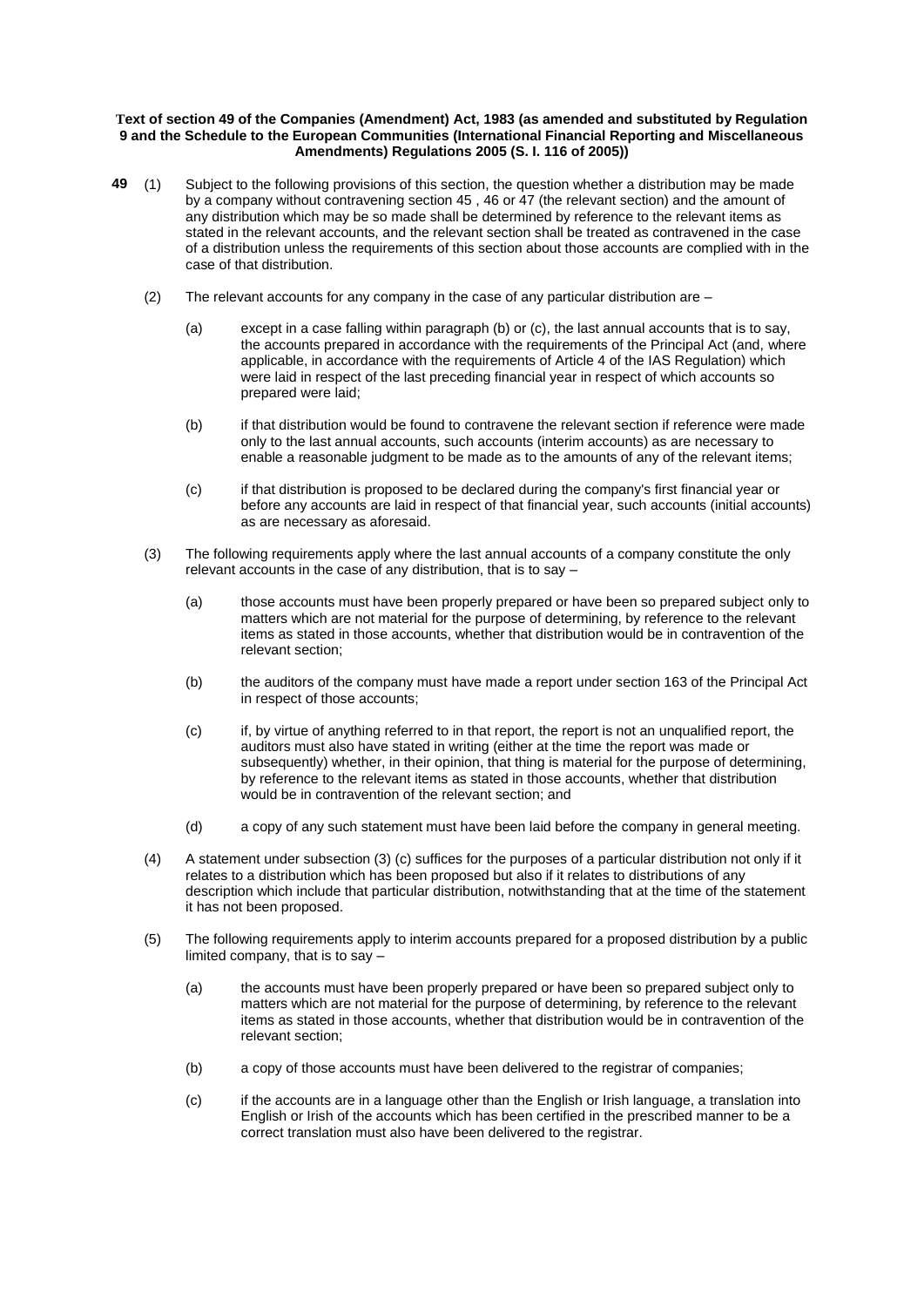- (6) The following requirements apply to initial accounts prepared for a proposed distribution by a public limited company, that is to say –
	- (a) those accounts must have been properly prepared or have been so prepared subject only to matters which are not material for the purpose of determining, by reference to the relevant items as stated in those accounts, whether that distribution would be in contravention of the relevant section;
	- (b) the auditors of the company must have made a report stating whether in their opinion the accounts have been properly prepared;
	- (c) if, by virtue of anything referred to in that report, the report is not an unqualified report, the auditors must also have stated in writing whether, in their opinion, that thing is material for the purpose of determining, by reference to the relevant items as stated in those accounts, whether that distribution would be in contravention of the relevant section;
	- (d) copy of those accounts, of the report made under paragraph (b) and of any such statement must have been delivered to the registrar of companies; and
	- (e) if the accounts are, or that report or statement is, in a language other than the English or Irish language, a translation into English or Irish of the accounts, the report or statement, as the case may be, which has been certified in the prescribed manner to be a correct translation, must also have been delivered to the registrar.
- (7) For the purpose of determining by reference to particular accounts whether a proposed distribution may be made by a company, this section shall have effect, in any case where one or more distributions have already been made in pursuance of determinations made by reference to those same accounts, as if the amount of the proposed distribution was increased by the amount of the distributions so made.
- (8) Where subsection (3) (a), (5) (a) or (6) (a) applies to the relevant accounts, section 45 (5) shall not apply for the purposes of determining whether any revaluation of the company's fixed assets affecting the amount of the relevant items as stated in those accounts has taken place, unless it is stated in a note to those accounts –
	- (a) that the directors have considered the value at any time of any fixed assets of the company without actually revaluing those assets;
	- (b) that they are satisfied that the aggregate value of those assets at the time in question is or was not less than the aggregate amount at which they are or were for the time being stated in the company's accounts; and
	- (c) that the relevant items affected are accordingly stated in the relevant accounts on the basis that a revaluation of the company's fixed assets which by virtue of section 45 (5) included the assets in question took place at that time.
- (9) In this section –

"properly prepared" means, in relation to any accounts of a company, that the following conditions are satisfied in relation to those accounts, that is to say –

- (a) in the case of annual individual accounts, that they have been properly prepared in accordance with the provisions of the Principal Act;
- (b) in the case of interim or initial accounts, that they comply with the requirements of section 148 and either section 149 or 149A (inserted by the European Communities (International Financial Reporting and Miscellaneous Amendments) Regulations 2005) the of the Principal Act, where applicable, and any balance sheet comprised in those accounts has been signed in accordance with section 156 of the Principal Act; and
- (c) in either case, without prejudice to the foregoing, that, except where the company is entitled to avail itself, and has availed itself, of any of the provisions of Part III of the Sixth Schedule to the Principal Act –
	- (i) so much of the accounts as consists of a balance sheet gives a true and fair view of the state of the company's affairs as at the balance sheet date; and